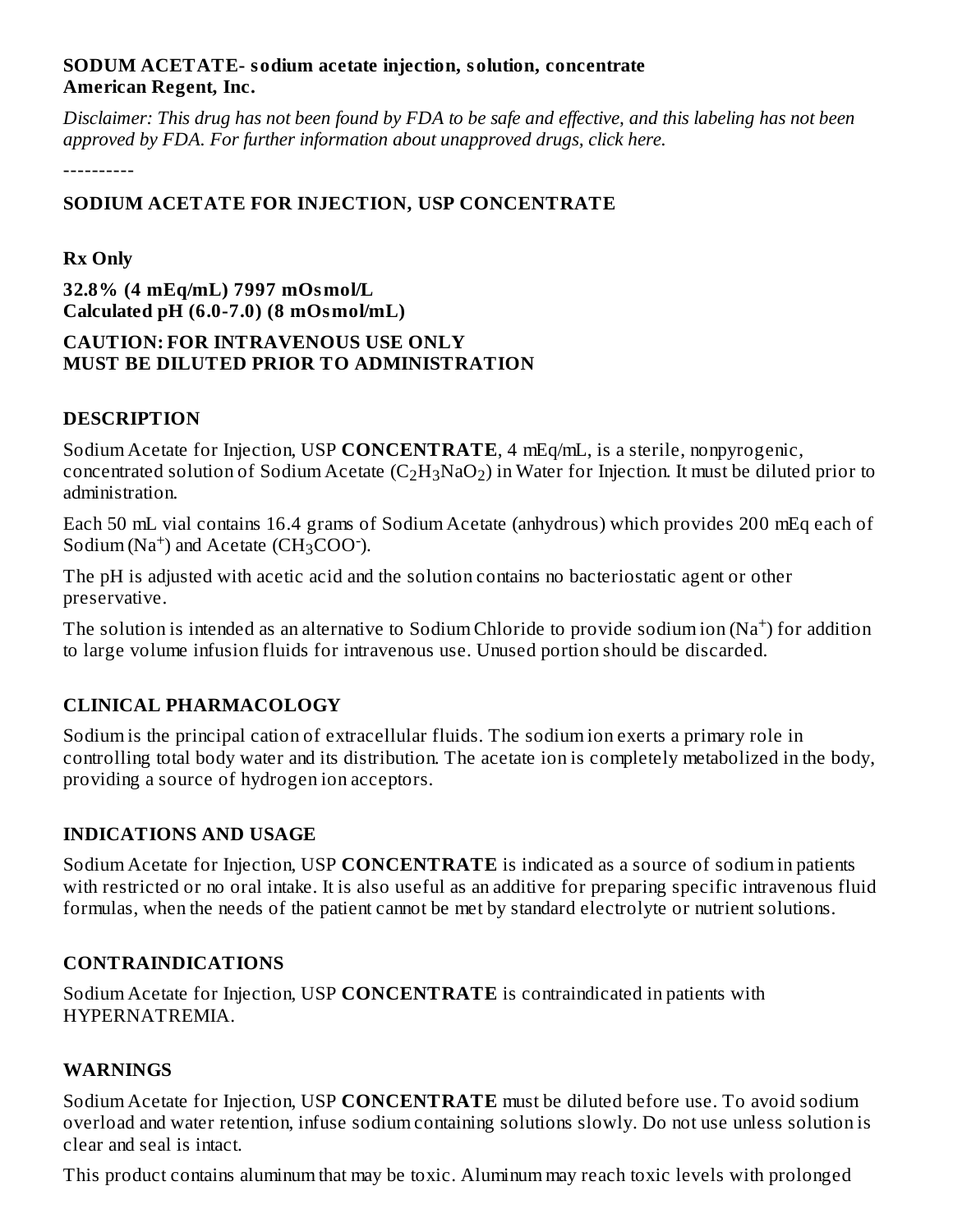parenteral administration if kidney function is impaired. Premature neonates are particularly at risk because their kidneys are immature, and they require large amounts of calcium and phosphate solutions, which contain aluminum.

Research indicates that patients with impaired kidney function, including premature neonates, who receive parenteral levels of aluminum at greater than 4 to 5 mcg/kg/day accumulate aluminum at levels associated with central nervous system and bone toxicity. Tissue loading may occur at even lower rates of administration.

# **PRECAUTIONS**

Sodium replacement therapy should be guided primarily by serum sodium level. Use with caution in patients with renal impairment, cirrhosis, cardiac failure or other edematous or sodium retaining states.

#### *Use in Pregnancy*

Safety for use in pregnancy has not been established. Use of sodium acetate in women of childbearing potential requires that anticipated benefits be weighed against possible hazards.

# **ADVERSE REACTIONS**

Sodium overload can occur with intravenous infusion of excessive amounts of sodium containing compounds. See WARNINGS.

# **DOSAGE AND ADMINISTRATION**

Sodium Acetate for Injection, USP **CONCENTRATE** (4 mEq/mL), is administered intravenously only after dilution.

The dose and rate of administration are dependent upon the individual needs of the patient. Serum sodium should be monitored as a guide to dosage. Withdraw the calculated volume aseptically and transfer to appropriate intravenous fluids to provide the desired number of milliequivalents (mEq) of sodium (Na<sup>+</sup>) with an equal number of milliequivalents of acetate (CH<sub>3</sub>COO<sup>-</sup>).

Parenteral drug products should be inspected visually for particulate matter and discoloration, whenever solution and container permit.

# **HOW SUPPLIED**

Sodium Acetate for Injection, USP **CONCENTRATE** (4 mEq /mL)

NDC 0517-5023-25 50 mL Single Dose Vial packed in boxes of 25

Store at 20° - 25°C (68° - 77°F); excursions permitted to 15° - 30°C (59° - 86°F) (See USP Controlled Room Temperature).

#### **AMERICAN REGENT, INC. SHIRLEY, NY 11967**

IN5023 Rev. 11/05

# **PACKAGE LABEL.PRINCIPAL DISPLAY PANEL**

PRINCIPLE DISPLAY PANEL - 50 mL Container

**NDC 0517-5023-25**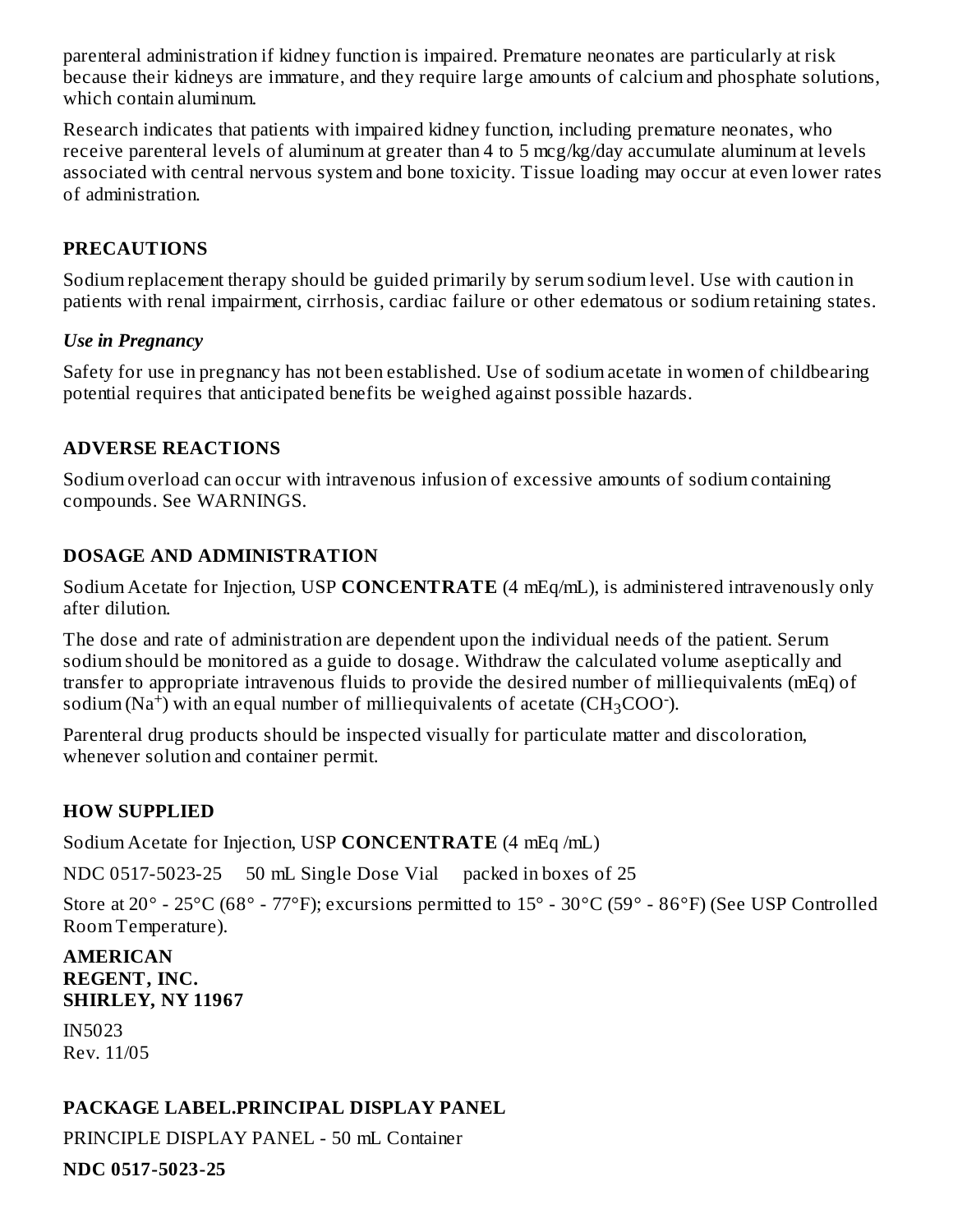#### **SODIUM ACETATE** FOR INJECTION, USP **CONCENTRATE**

**200 mEq/50 mL**

(4 mEq/mL)

**50 mL** SINGLE DOSE VIAL

FOR IV USE AFTER DILUTION

**Rx Only**

**AMERICAN REGENT, INC.** SHIRLEY, NY 11967



**Serialization Label**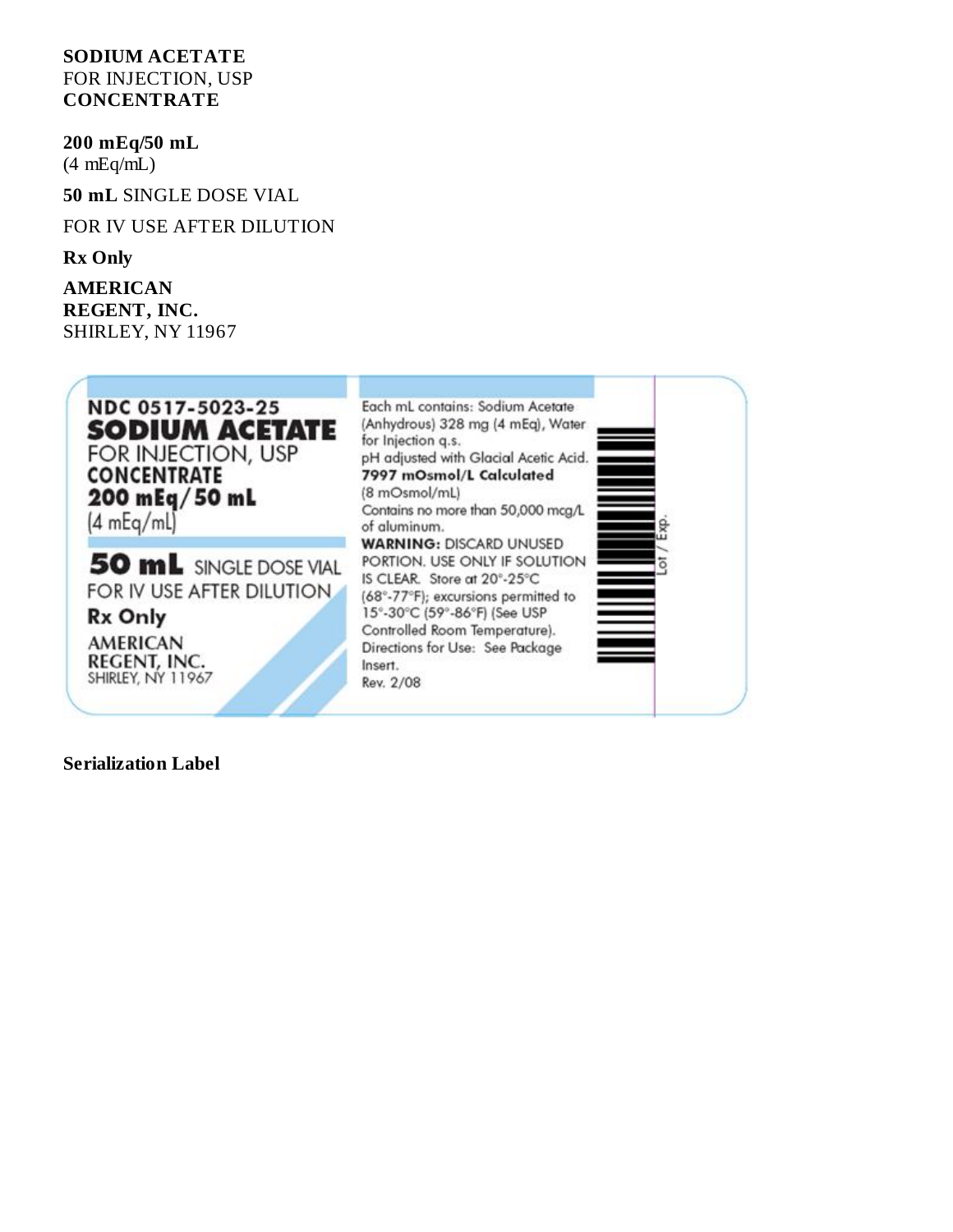

# **LOT 0000** EXP 01/2099 GTIN 00305175023251 SN 100000000000

# **SODUM ACETATE**

sodium acetate injection, solution, concentrate

| <b>Product Information</b>                                                                                       |                                           |                    |                       |  |  |  |  |  |
|------------------------------------------------------------------------------------------------------------------|-------------------------------------------|--------------------|-----------------------|--|--|--|--|--|
| Product Type                                                                                                     | HUMAN PRESCRIPTION DRUG                   | Item Code (Source) | NDC:0517-5023         |  |  |  |  |  |
| <b>Route of Administration</b>                                                                                   | <b>INTRAVENOUS</b>                        |                    |                       |  |  |  |  |  |
|                                                                                                                  |                                           |                    |                       |  |  |  |  |  |
|                                                                                                                  |                                           |                    |                       |  |  |  |  |  |
| <b>Active Ingredient/Active Moiety</b>                                                                           |                                           |                    |                       |  |  |  |  |  |
| <b>Ingredient Name</b>                                                                                           | <b>Basis of Strength</b>                  |                    | Strength              |  |  |  |  |  |
| SO DIUM ACETATE ANHYDROUS (UNII: NVG71ZZ7P0) (ACETATE ION - UNII:569DQM74SC,<br>SODIUM CATION - UNII:LYR4M0NH37) | <b>SODIUM ACETATE</b><br><b>ANHYDROUS</b> |                    | $328$ mg<br>in $1 mL$ |  |  |  |  |  |
|                                                                                                                  |                                           |                    |                       |  |  |  |  |  |
|                                                                                                                  |                                           |                    |                       |  |  |  |  |  |
| <b>Inactive Ingredients</b>                                                                                      |                                           |                    |                       |  |  |  |  |  |
|                                                                                                                  |                                           | <b>Strength</b>    |                       |  |  |  |  |  |
| ACETIC ACID (UNII: Q40Q9N063P)                                                                                   |                                           |                    |                       |  |  |  |  |  |